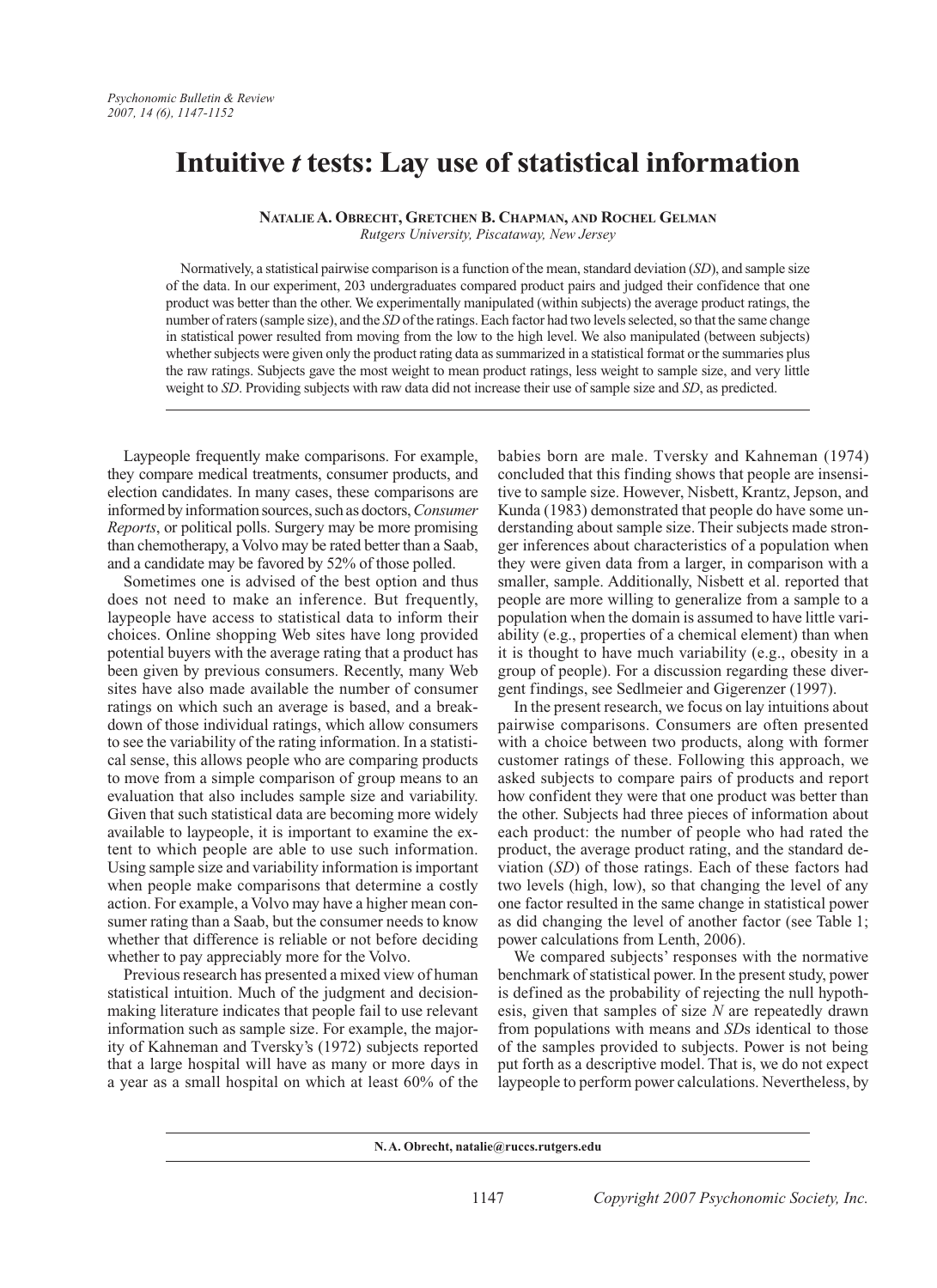comparing subjects' responses to this benchmark, we can assess whether the psychological mechanisms underlying lay intuitions incorporate all three relevant factors (mean difference, sample size, and SD) and whether each of the three factors is given similar weight. Two other normative standards—*t* statistics, which are closely related to power, and corrected likelihood ratios, a Bayesian alternative (see Glover & Dixon, 2004)—also incorporate these three factors and produce benchmarks highly similar to power (see Table 1). Thus, regardless of which of these normative benchmarks is considered, an ideal subject would integrate not only mean difference, but also sample size and SD data into her judgments.

The experiment presented here manipulated how sample size, mean difference, and SD were presented. One group of subjects viewed these summary data on number lines, whereas another group saw the same statistical summaries plus the raw rating data, as shown in Figure 1. Gigerenzer (2000) has pointed out that humans and other animals evolved using raw data (e.g., 2 out of 10), not statistical summaries (e.g., 20%) to make decisions. He and his colleagues have demonstrated that a number of judgment biases are reduced or disappear when participants are provided with raw frequency data rather than statistical summaries (Gigerenzer, 2000; Gigerenzer & Edwards, 2003; Gigerenzer & Hoffrage, 1995; Hertwig & Gigerenzer, 1999; Hoffrage & Gigerenzer, 1998; Hoffrage, Lindsey, Hertwig, & Gigerenzer, 2000; Sedlmeier & Gigerenzer, 2001). Therefore, in the present study, we hypothesized that subjects provided with the raw rating data would be able to assess the frequencies of each rating value for each product, which may improve encoding of sample size and variance information.

SD is a difficult concept for laypeople. For one thing, it is inversely related to statistical power, so that larger SDs translate into lower power. This is in contrast to mean difference and sample size, where larger values translate into greater power. For another, the units in which it is expressed (the square root of the mean squared deviation from the mean) are unfamiliar to most laypeople. Consequently, we provided the numerical presentations on number lines. As shown in Figure 1, the endpoints of the SD number lines were labeled high rater agreement and low rater agreement. Means and sample sizes were presented on comparable number lines labeled from lowest rating to highest rating and from no raters to many raters.

In the summary-only condition, we expected that subjects' confidence ratings would be most strongly related to the difference between product ratings, moderately related to the number of raters, and only weakly related to SD. We predicted that subjects in the summary  $+$  raw data condition would integrate sample size and SD information into their confidence ratings more successfully than those receiving only the summary information.



Figure 1. The Web page display used in the summary + raw data condition. The summary-only condition looked identical but without the raw rating data displays.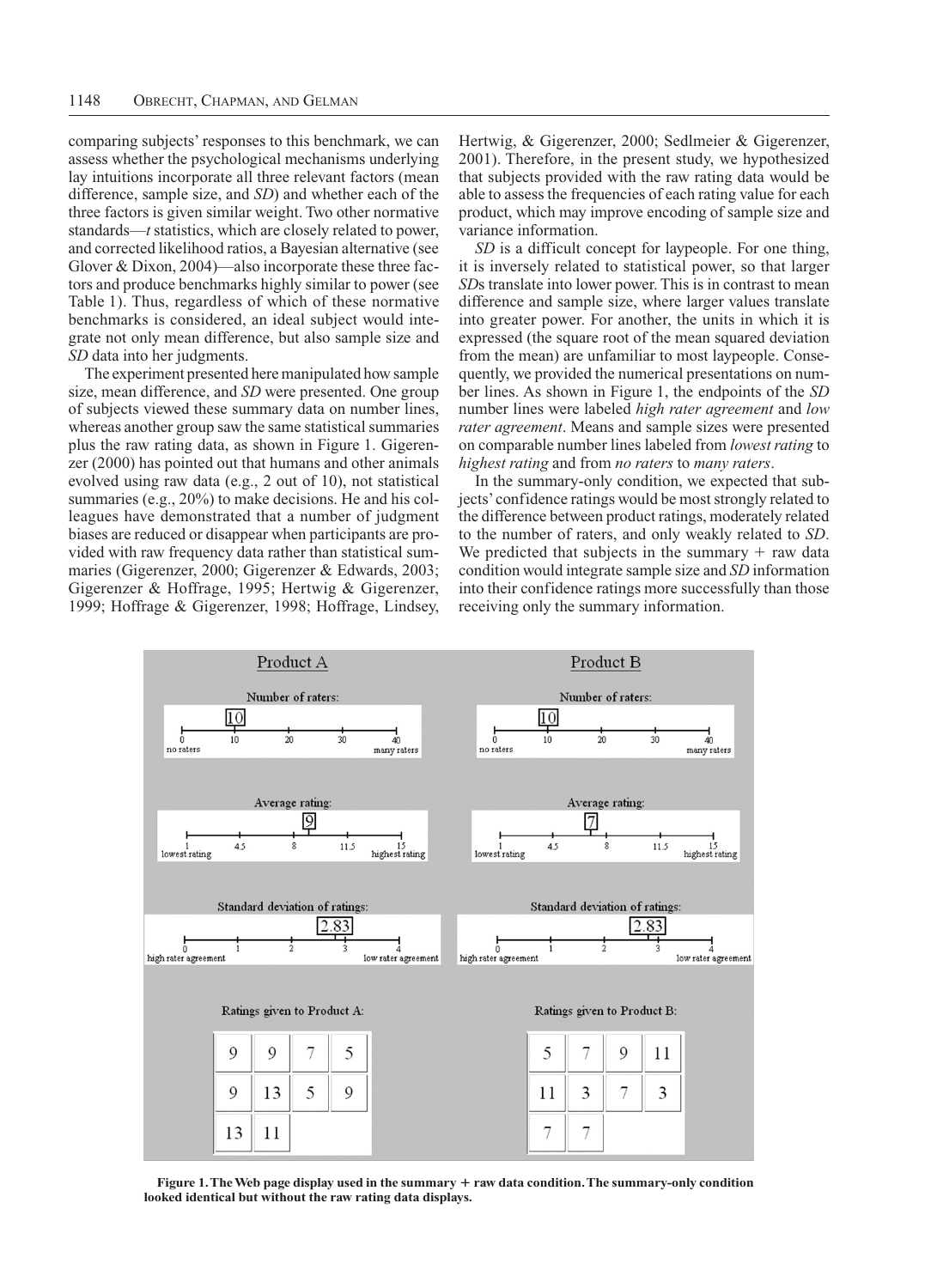# **METHOD**

## **Subjects**

College students ( $N = 203$ ) participated for course credit.

#### Materials

This experiment was Web based. An initial Web page introduced subjects to the idea of comparing two products on the basis of consumer rating information. The concepts of sample size, mean product rating, and SD were briefly described. Sample size was defined as the number of individuals who rated a product. The mean rating was described as the average of the product ratings that consumers gave. Finally, the SD was described as a measure of the amount of agreement among individual ratings, so that low SDs corresponded to high rater agreement. The instructions explained that a given product could be given a rating from 1 to 15. We provided two example products (Product Y and Product Z) and their ratings to demonstrate extremely high and low SDs on this scale. Thus, subjects saw that when a product was given the same rating by each consumer, the SD of the ratings was zero, but when the ratings were very different, the SD was a large value. Understanding of these examples was later assessed using check questions.

As a way of introducing subjects to the presentation format that would be used in the experiment, we presented an example Web page. This Web page displayed the previously introduced products, Products Y and Z. Subjects were given the number of raters, the average rating, and the SD of the ratings for each product. Each piece of information was displayed on a labeled number line. Subjects in the summary  $+$  raw data condition also saw the individual product ratings displayed. This format for presenting pairs of products was used in the remainder of the experiment (as shown in Figure 1). Subjects were required to answer check questions about Products Y and Z using the information given, and were not able to proceed with the experiment until they had answered correctly. These questions required subjects to read sample size and mean rating values off of the number lines corresponding to the two products. Also, subjects had to compare the SDs of the rating data for the two products and indicate which product had an SD that indicated higher rater agreement.

After completing the check questions, subjects compared eight different pairs of products for which sample size, mean rating, and SD information was given. We manipulated the order of presentation of the eight pairs by using two presentation orders. Each product was simply given an abstract name (e.g., Product A); no further information was provided. The two products within a pair always had the same sample size and SD; these factors were manipulated between pairs. Subjects indicated how confident they were that the product with the higher mean rating was better than the comparison product by judging three statements (e.g., How confident are you that Product  $X$  is better than Product Y?). Each statement was followed by a 5-point scale ranging from not at all confident to extremely confident. As explained below, a summary score based on these three questions served as our dependent measure. In a previous study (Obrecht & Chapman, 2006), a measure of how much more subjects would be willing to pay for the product with the higher mean rating yielded the same results as the confidence measure; thus, it was not used in this study.

#### Design

The eight comparison pairs resulted from a 2 (sample size)  $\times$  2 (mean difference)  $\times$  2 (SD) within-subjects design, whereby each variable had a high and low value. The values for these three variables were based on *t*-test statistic and post hoc power calculations, so that only four power values resulted from the eight combinations (see Table 1).

The stimuli used in the present study varied sample size, mean difference, and SD orthogonally. When all three of these variables favored statistical power—that is, when the sample size was large  $(n = 37$  per group), the difference between the average ratings was high  $(\overline{X}_1 - \overline{X}_2 = 2)$ , and SDs were low (1.41)—power was 1.0, or 100%. When the levels of these factors instead detracted from statistical power—that is, when sample size was small ( $n = 10$  per group), mean difference was small  $(\overline{X}_1 - \overline{X}_2 = 1)$ , and SD was large  $(2.84)$  -statistical power dropped to 12%. The three possible combinations, with two variables favoring power, and one variable not favoring power, all yielded equivalent power. For example, when subjects compared two products that had a large difference between their mean ratings, small rating variances, but few raters, the power to find a difference between these products was equal to that when the difference between mean product ratings was small, but SD was small and sample size was large. Also, power was equivalent in the three pairs in which only one of the variables was in the direction favoring power and the other two were not. This design allowed us to compare subjects' confidence in product differences to statistical power calculations. Specifically, if subjects' intuitions are in line with statistical power, their confidence ratings should be affected equally by each of the three manipulated statistical variables. That is, the effect sizes for sample size, mean difference, and SD should be the same.

As explained previously, presentation format was manipulated so that one group of subjects received only the statistical summary information on number lines, whereas another group viewed the individual rating given to each product in addition to the statistical summaries.

Finally, we collected data about our subjects' numerical abilities. We constructed and used a numeracy measure that required subjects to convert between probabilities, percentages, and frequencies. Also, we used Frederick's Cognitive Reflection Test (CRT; 2005) and asked subjects for their SAT quantitative score, their gender, and whether they had ever taken a statistics class or had lessons in probability theory.

| <b>Mean and Standard Deviation Confidence Ratings for Each Condition</b> |                |        |                     |      |         |         |           |                             |      |  |  |
|--------------------------------------------------------------------------|----------------|--------|---------------------|------|---------|---------|-----------|-----------------------------|------|--|--|
|                                                                          |                |        |                     |      |         |         |           | Variables Display Condition |      |  |  |
| Manipulated Power                                                        |                |        | Normative Benchmark |      |         | Summary |           | Summary and<br>Raw Data     |      |  |  |
| $\boldsymbol{N}$                                                         | $M_{\rm diff}$ | SD     | Power               |      | LR      | M       | <b>SD</b> | М                           | SD   |  |  |
| $^{+}$                                                                   | $^{+}$         | $^{+}$ | 1.00                | 6.08 | 535,626 | 3.45    | 0.84      | 3.33                        | 0.79 |  |  |
| $^{+}$                                                                   | $^{+}$         |        | .85                 | 3.03 | 9.88    | 3.28    | 0.75      | 3.16                        | 0.76 |  |  |
| $^{+}$                                                                   |                | $^{+}$ | .85                 | 3.04 | 10.18   | 2.59    | 0.75      | 2.67                        | 0.88 |  |  |
|                                                                          | $^+$           | $^+$   | .85                 | 3.16 | 9.88    | 3.26    | 0.81      | 3.27                        | 0.76 |  |  |
| $^+$                                                                     |                |        | .32                 | 1.52 | 0.37    | 2.41    | 0.72      | 2.60                        | 0.78 |  |  |
|                                                                          | $^+$           |        | .32                 | 1.58 | 0.82    | 3.14    | 0.82      | 3.07                        | 0.82 |  |  |
|                                                                          |                | $^+$   | .32                 | 1.58 | 0.82    | 2.56    | 0.74      | 2.68                        | 0.77 |  |  |
|                                                                          |                |        | .12                 | 0.79 | 0.31    | 2.43    | 0.70      | 2.64                        | 0.79 |  |  |

**Table 1** 

Note—The "+"s indicate values that increase statistical power (large sample size, large difference between mean product ratings, and low within-groups SDs). The "-"s indicate the opposite: values that detract from power. The following are the high and low power values, respectively: sample size per group ( $n = 37$ ,  $n = 10$ ), mean difference ( $\overline{X}_1 - \overline{X}_2 = 2$ ,  $\overline{X}_1 - \overline{X}_2 = 1$ ), and SD (1.41, 2.84). The two rightmost columns show subjects' responses. LR, corrected likelihood ratio.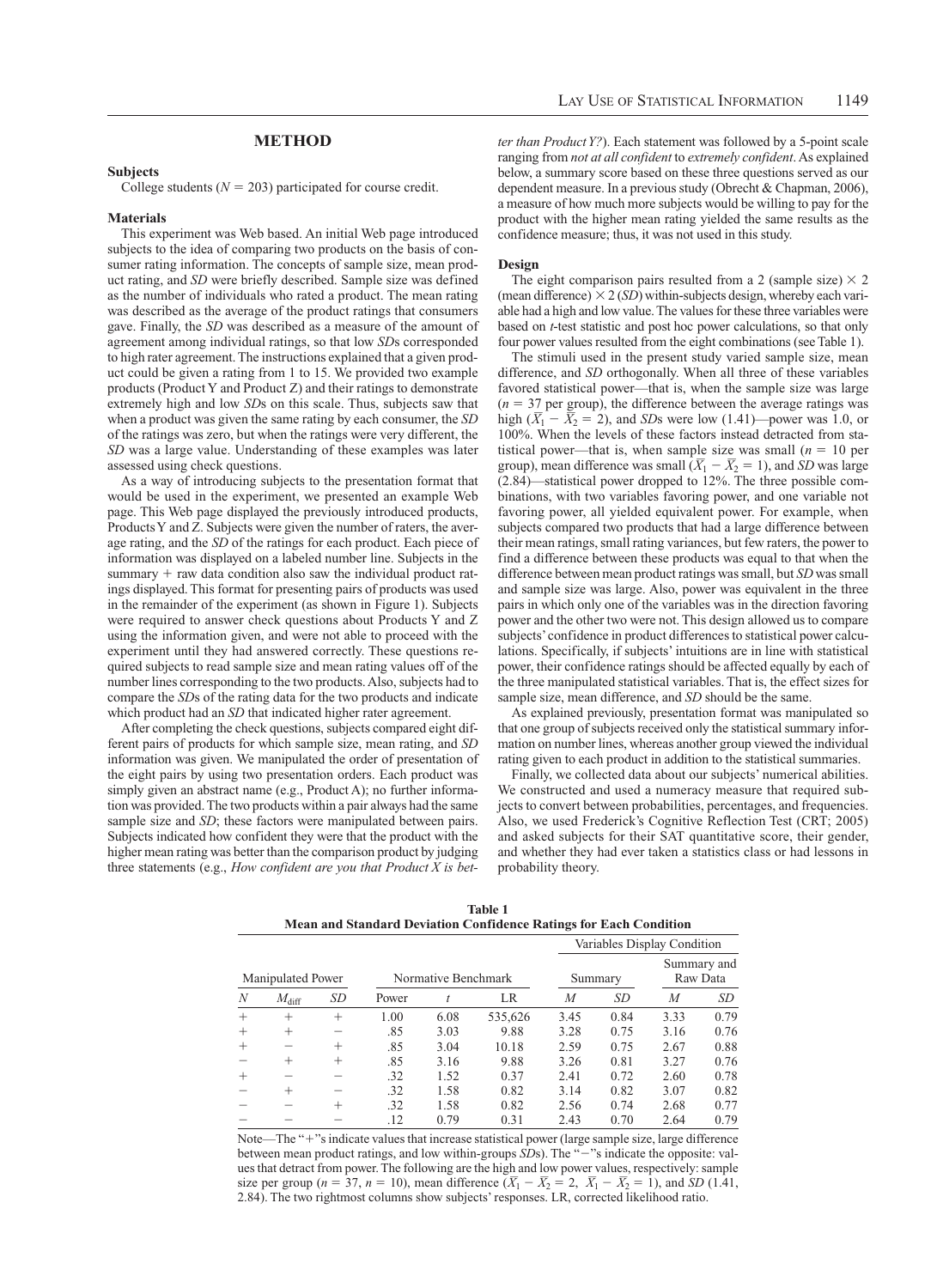# **RESULTS**

The three confidence rating items were well correlated with one another, as predicted (Cronbach's  $\alpha = .72$ ), so the three were averaged together to form one composite confidence score. The composite score was used as the dependent measure in a mixed ANOVA. Presentation format and order were included as between-subjects factors, and mean difference, sample size, and SD were included as within-subjects factors (see Table 2).

The means and SDs for each of the eight comparison conditions are given in Table 1 and the marginal means for each of the three manipulated factors are plotted in Figure 2. Notice that if subjects respond to these variables normatively, the slopes of the graphs should be equal and positive. This figure reveals that confidence ratings were strongly related to mean difference, moderately related to sample size, and weakly related to SD. These impressions were confirmed by an ANOVA (see Table 2) that revealed a large main effect of mean difference  $F(1,199) =$ 281.67,  $p < .0001$ ], a moderate main effect of sample size  $[F(1,199) = 17.47, p < .0001]$ , and a small effect of SD  $[F(1,199) = 8.21, p = .0046]$ . Condition interacted with mean difference  $[F(1,199) = 7.27, p = .0076]$  such that subjects in the summary-only condition gave the difference between product means greater weight than did those in the summary  $+$  raw data condition. Mean difference and *SD* interacted  $[F(1,199) = 10.03, p = .0018]$  such that the effect of mean difference was greater when the SD was large than when it was small.

## **Sensitivity Measures**

We created measures to assess subjects' sensitivity to changes in sample size, mean difference, and SD. The measure was based on each subject's average change in confidence resulting from a change in level for each variable. This was computed by subtracting the mean of the four confidence scores when one of the variables was at the lower power level from the mean of the four confidence scores when that variable was at the higher power

| <b>Table 2</b>                                           |  |  |  |  |  |  |  |
|----------------------------------------------------------|--|--|--|--|--|--|--|
| Main Effects and Interactions of Interest From the ANOVA |  |  |  |  |  |  |  |

| Source                              | F(1,199)            | $MS_{\rm e}$ |  |
|-------------------------------------|---------------------|--------------|--|
| Between-Subjects Effects            |                     |              |  |
| Condition $(C)$                     | 0.21                | 2.84         |  |
| Order (O)                           | 0.03                | 2.84         |  |
| Within-Subjects Effects             |                     |              |  |
| Sample size $(N)$                   | $17.47***$          | 0.29         |  |
| Mean difference $(M_{\text{diff}})$ | 281.67***           | 0.64         |  |
| Standard deviation (SD)             | $8.21***$           | 0.30         |  |
| $N \times C$                        | 3.07                | 0.29         |  |
| $M_{\rm diff} \times {\rm C}$       | 7.27                | 0.64         |  |
| $SD \times C$                       | 0.00                | 0.30         |  |
| $N \times M_{\text{diff}}$          | 0.12                | 0.18         |  |
| $N \times SD$                       | 0.23                | 0.21         |  |
| $M_{\rm max} \times S$ D            | 10.03 <sup>**</sup> | በ 32         |  |

Note-The ANOVA included all main effects and interactions. Only the interactions of interest are shown here. The only significant higher order interactions were  $SD \times O$ ,  $N \times SD \times O$ ,  $N \times SD \times C \times O$ ,  $N^*$  and  $N \times M_{\text{diff}} \times SD \times O$ .  $N^*$   $p \le 0.05$ .  $N^* p \le 0.01$ .  $N^* p \le 0.001$ . level. If, for example, a subject was sensitive to sample size, we would expect her confidence in a product difference to be smaller in comparisons involving small sample sizes than in comparisons involving large sample sizes. Overall, if subjects were adjusting their confidence in the normative direction, then their change in average confidence for each variable should be positive.

These sensitivity measures were used to make pairwise comparisons to test whether subjects' sensitivity for sample size, mean difference, and *SD* were significantly different from one another. Our hypothesis that subjects would be more sensitive to mean difference than to sample size was confirmed  $[t(111) = 23.86, p < .0001; t(90) =$ 16.95,  $p < .0001$  for subjects in both the summary-only and summary  $+$  raw data conditions, respectively. Also as predicted, subjects in the summary-only condition were more sensitive to sample size than to SD  $\left[t(111) = 3.24\right]$ ,  $p = .0016$ , whereas those in the summary + raw data condition weighted these factors equally  $\left[t(90) = 0.44\right]$ ,  $p = .6610$ . Cohen's d was used to calculate effect sizes for mean difference, sample size, and SD for both our summary-only and summary + raw groups (shown in Figure 2). For the summary-only group, the effect size of mean difference was nearly 5 times that of sample size and 11 times as large as the effect of  $SD$ . In the summary + raw data group, the mean difference effect was nearly 8 times larger than that of both sample size and SD. Consistent with this, 87% of individual subjects weighted mean difference in the normative direction, whereas only 56% and 45% of subjects weighted sample size and SD, respectively, in the correct direction.

Individual differences. We computed the correlations between each of our three sensitivity measures and our numeracy scale, the CRT, statistics and probability exposure, SAT quantitative scores, and gender (36 correlations total;  $\alpha = .05/36 = .0014$ ). Numeracy was positively correlated with sensitivity to mean difference ( $r = .344$ ,  $p = .0001$ ), but not sample size or SD. Both Frederick's CRT and SAT quantitative score were positively related to sensitivity to sample size  $(r = .234, p = .0008; r = .301, p < .0001)$  and mean difference  $(r = .321, p < .0001; r = .331, p < .0001)$ , respectively. Exposure to statistics was correlated with attention to sample size data ( $r = .235$ ,  $p = .0007$ ). Notably, instruction in probability was not related to the use of mean difference, sample size, or SD, nor was gender.

## **DISCUSSION**

We find that laypeople have a modest intuitive understanding of how statistical concepts should affect pairwise comparisons. Subjects showed some degree of understanding of how sample size, mean rating, and SD information should affect one's confidence in such an evaluation. On average, subjects were more confident that one product was better than another when the rating data were based on many rather then few consumers' opinions, when the difference between the average product ratings was large rather than small, and when there was high, rather than low agreement among raters. However, although sample size and *SD* were shown to significantly affect subjects'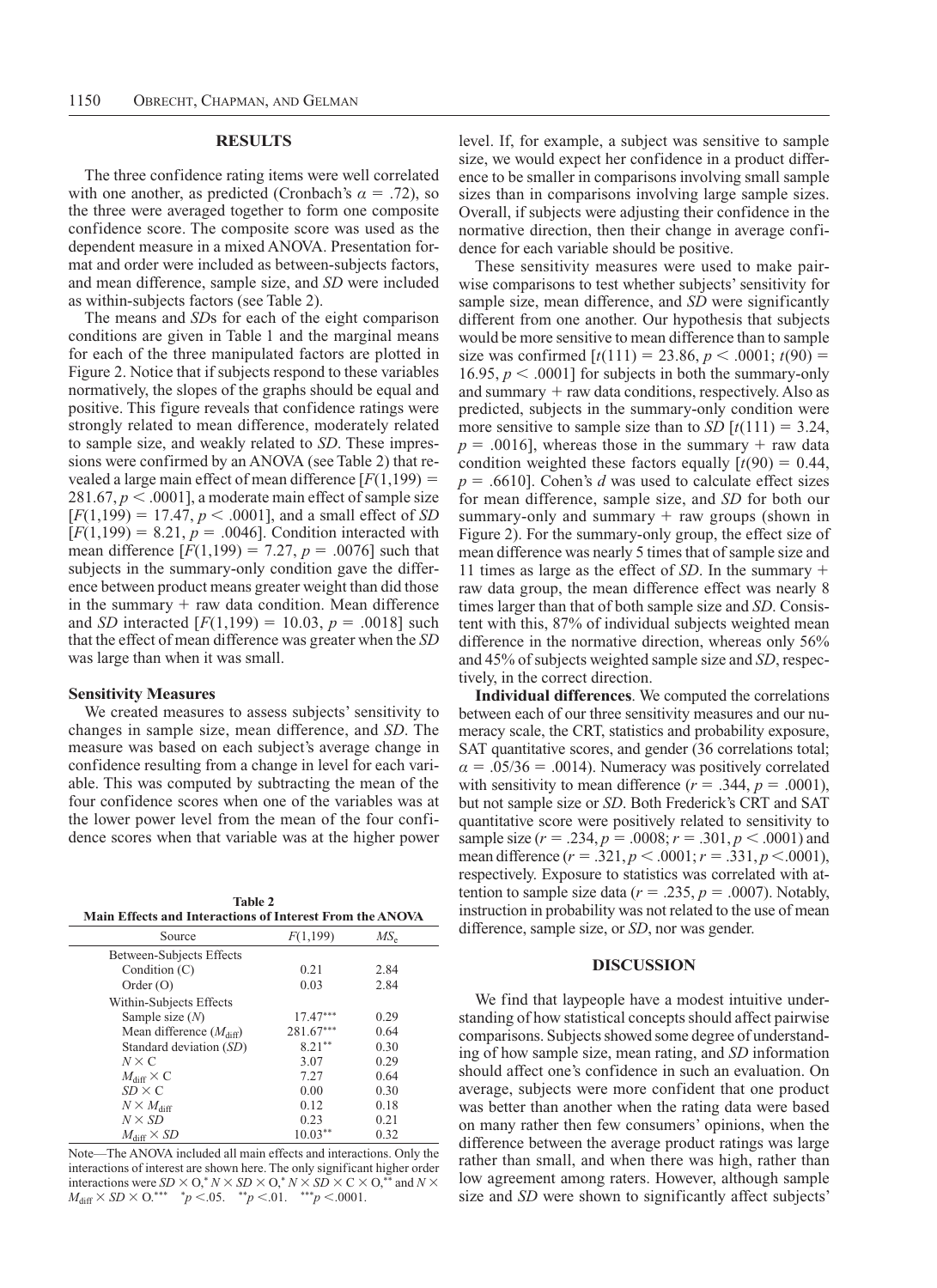

Figure 2. Mean confidence ratings (with standard error bars) for low and high levels of each of the manipulated power factors. Results are shown separately for the summary  $+$  raw data and summary-only conditions. The top panel shows the mean confidence for the two levels of sample size, the middle panel shows the mean confidence for the two levels of mean difference, and the bottom panel shows the mean confidence for the two levels of SD. The positive slopes indicate that each factor is treated in the normative direction. Effect sizes (Cohen's d) are shown.

judgments in the normative direction, their effect sizes were exceedingly small. When we examined individual subjects' sensitivity to sample size and SD, we found that only about half of subjects weighted these factors in the normative direction, with the rest showing zero or nonnormative weighting. Thus, subjects gave very little consideration to sample size and SD. Instead, their judgments were primarily driven by the mean differences.

This result can be understood in light of Gallistel and Gelman's (2005) work on nonverbal numerical representation. According to this dual representation view, numerical quantities can be represented either nonverbally or arithmetically. The nonverbal representation is sufficient for comparing two mean ratings, with larger differences detected faster than smaller differences. In contrast, incorporating sample size and SD requires the arithmetic representation, because interpreting mean difference in light of sample size and SD entails computations on rational numbers (computing products and ratios). A heavy reliance on the nonverbal representation of discrete quantities could explain why laypeople attend to mean difference almost to the exclusion of sample size and SD. Previous research has indicated that individuals have considerable difficulty understanding the arithmetic principles governing rational numbers (Hartnett & Gelman, 1998).

Subjects in the summary  $+$  raw data condition saw both the individual ratings given to each product, and also summaries of these data on labeled number lines. In contrast to our prediction, these participants did not attend to sample size or SD more than those subjects who only viewed summary representations of the raw data. This general pattern of results is consistent with findings from a previous study in which subjects were shown arrays of circles whose sizes represented individual product ratings. As in the present experiment, subjects' confidence ratings were much more strongly related to mean difference data than to sample size or SD. In addition, providing raw data did not make subjects respond in a more normative manner in comparison with subjects receiving only summary representations (Obrecht & Chapman, 2006). Thus, in contrast to Gigerenzer's (2000) view, we found no evidence that providing raw data to subjects prompts them to compare options in a more normative manner. Some recent research indicates that when compared with statistical summaries, raw data trigger different, but not necessarily more normative, decision processes (Gottlieb, Weiss, & Chapman, 2007; Hertwig, Barron, Weber, & Erev, 2004). Our findings appear to be consistent with this work.

Finally, we examined the relationship between the use of the statistical information and individual difference measures. We found no significant relationships between individual difference measures and use of SD. However, subjects who performed better on the CRT and reported higher SAT quantitative scores were more sensitive to sample size and mean difference. The CRT is composed of three items, each of which brings to mind an intuitive, but incorrect, answer. Those who bypass the intuitive response to arrive at the correct answers are thought to be less impulsive and more likely to engage in slow, effortful, reflective thinking (Frederick, 2005). The present study also found that subjects higher in numeracy were more sensitive to the difference between means than were less numerate people. One possible account for this difference could be that more numerate subjects are using a numerical notational system to interpret the mean differences, whereas less numerate subjects may rely on their underly